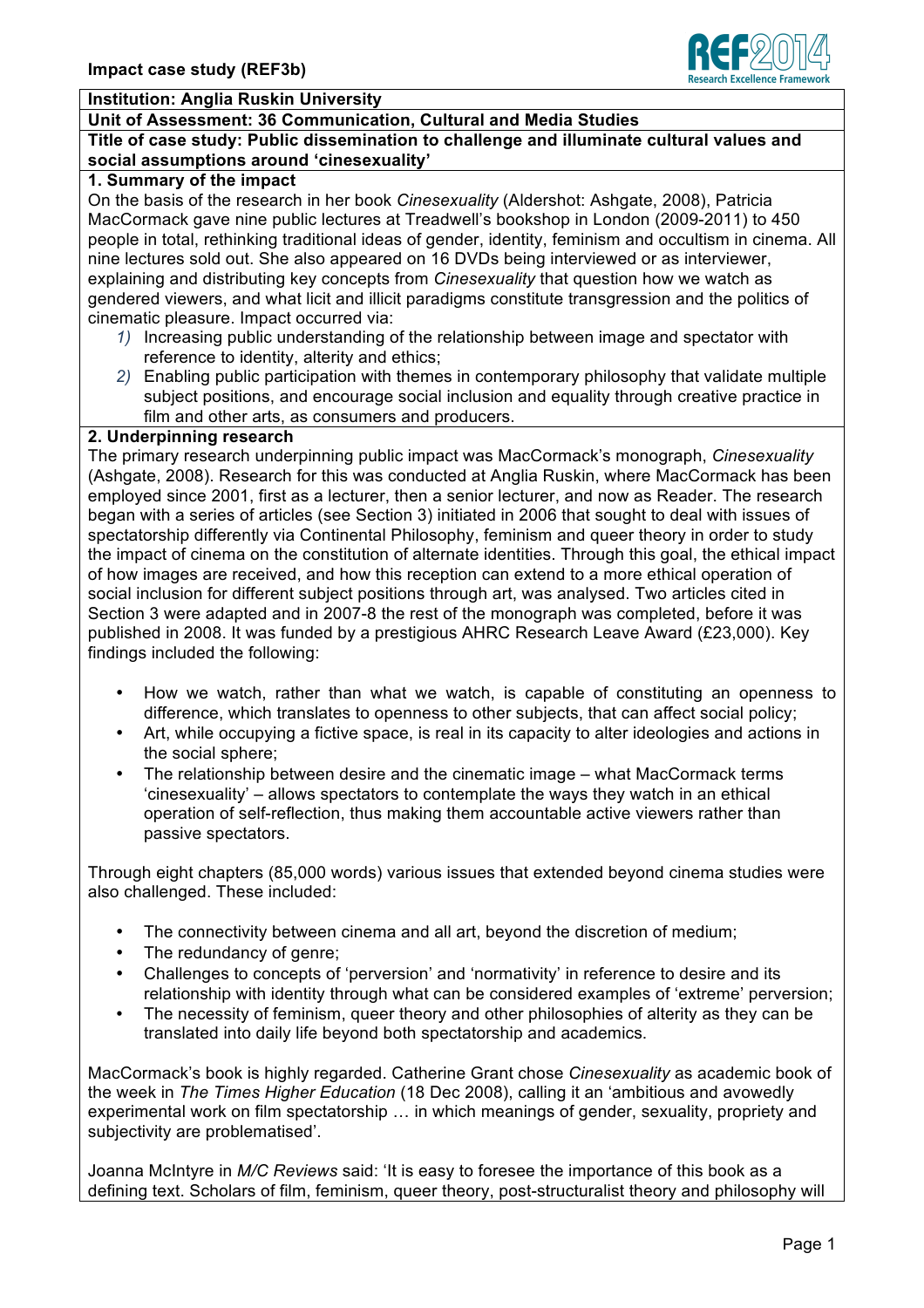

no doubt tease out the complexities of MacCormack's work throughout the coming years to discover multiple applications and possible expansions'. (http://reviews.mediaculture.org.au/modules.php?name=News&file=article&sid=3411).

*Cinesexuality* has formed the basis of journal articles, such as Tim Huntley's 'Abstraction is Ethical: The Ecstatic and Erotic in Patricia MacCormack's *Cinesexuality*' (*Irish Journal of Gothic and Horror Studies*, Issue 8, June 2010).

In Anglia Ruskin's External Assessment Exercise in 2012, the External Assessor gave the book a 4\* rating. (This can be provided by the HEI on request). This provides evidence of the book's esteem.

# **3. References to the research**

1. Patricia MacCormack, *Cinesexuality* (Aldershot: Ashgate 2008). This is included in REF2.

2. Patricia MacCormack,'A Cinema of Desire: Cinesexuality and Guattari's Asignifying Cinema.' *Women: Special Issue on Guattari and Feminism* 16 (3), Winter 2005/6. This is available from the HEI on request.

3. Patricia MacCormack 'Cinemasochism: Time, Space and Submission.' In D.N. Rodowick, ed. *The Afterimage of Gilles Deleuze's Film Philosophy* (Minneapolis: University of Minnesota Press, 2009). This is available from the HEI on request.

4. Patricia MacCormack, 'Masochistic Cinesexuality'. In Mathijs, E. and Mendik, X eds. *Alternative Europe: Eurotrash and Exploitation Cinema Since 1945* (London: Wallflower and New York: Columbia UP, 2004). This is available from the HEI on request.

## **4. Details of the impact**

## **i) Increasing public debate of issues of gender, social inclusion, power relations and the ethics of spectatorship through widely distributed DVDs**

As a result of their engagement with *Cinesexuality*, four directors and producers invited MacCormack to appear talking about the themes that were addressed in *Cinesexuality* on DVDs intended for a wide public audience. These films are often associated with issues of violence, masculinity and are rarely perceived through a feminist frame. Because of MacCormack's participation, viewers of these DVD extras were impacted by radically alternate ways of thinking about (i) meanings within the films and (ii) how they watched these films in relation to gender and power dynamics.

The DVDs included:

- The 13 films of Jean Rollin (2009, 30,000+ unit sales), and *Burke and Hare* (2010*,* 2000 unit sales) and *Daughter of Darkness* (2010, 3000 unit sales) from Redemption Films (UK and US distribution);
- *Suspiria* (2009) Nouveaux Pictures release (UK and US distribution, 1400 unit sales, UK and European distribution);
- *Video Nasties: The Definitive Guide* (2009) (UK, US and Australian Distribution, repeat screenings on The Horror Channel, 5000+ unit sales). This DVD has the additional impact of reflecting upon and affecting future censorship debates and regulation;
- *Maitresse* (BFI, 2012). (UK distribution, approx. UK sales 2000 units).

**ii) Challenging public understanding of stereotypes of gender and desire by drawing (in art practice and script consultancy) on** *Cinesexuality***'s address to the shift from spectatorship as dialectic to baroque**

MacCormack's was commissioned, on the basis of Cinesexuality, by the Whitechapel Gallery in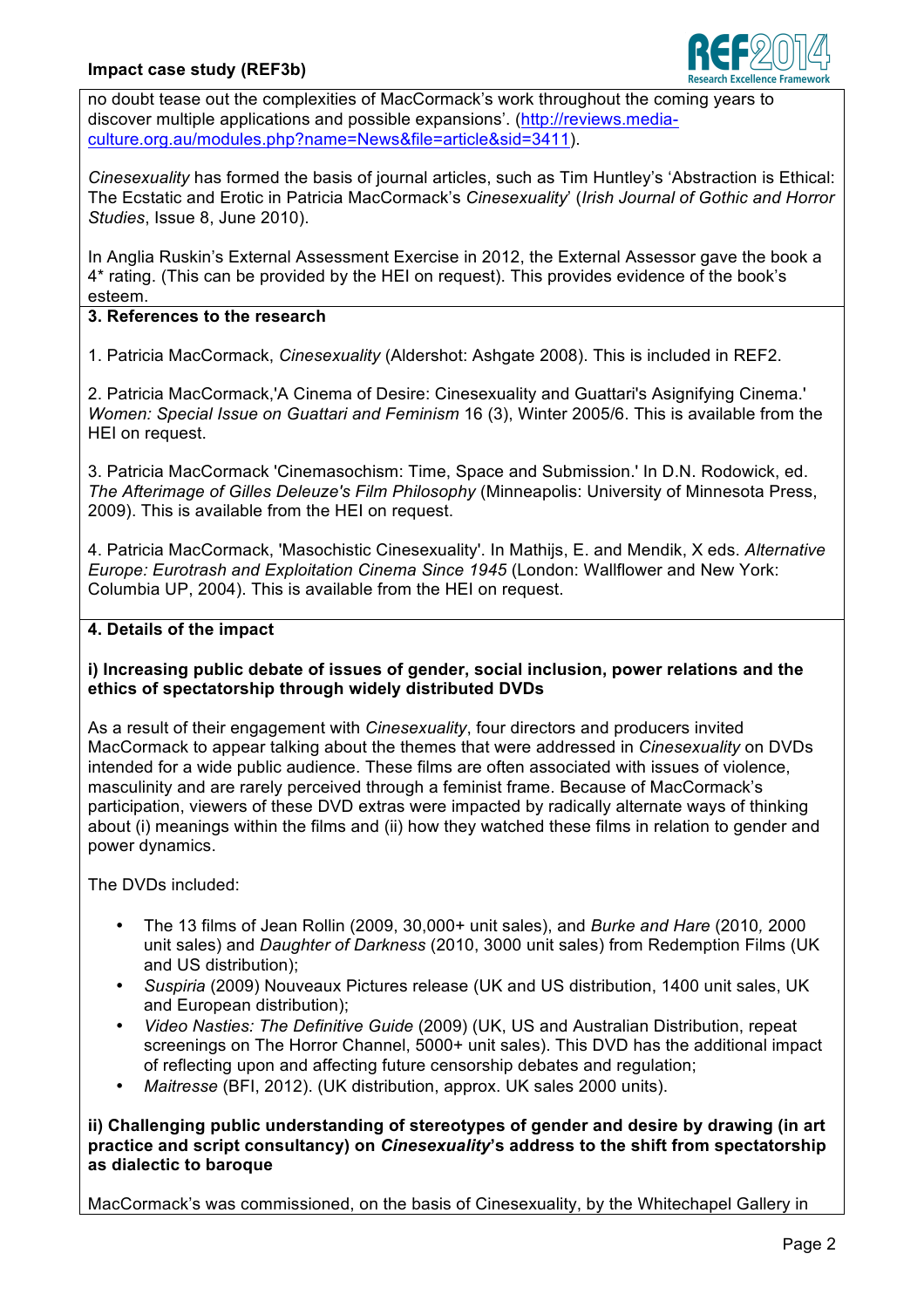### **Impact case study (REF3b)**



London to act as script consultant on the Gonda film project, directed by Ursula Mayer (2009). This film premiered on 12 April 2012. (http://www.art-agenda.com/reviews/ursula-mayer%E2%80%99sgonda/). MacCormack wrote the script for the second part of the Gonda trilogy, Pheres. This was filmed in October 2012. MacCormack's script drew on philosophical ideas from *Cinesexuality* to reorient traditional concepts of the relationship between gender, performance, image and identity that directly ask the audience to become accountable for their own practices of spectatorship, the key claim which underpins *Cinesexuality*. *Gonda* has been downloaded 12,000 times and *Pheres*  has been downloaded 5000 times. *Pheres* is still showing as an installation at 21er Haus in Vienna (13 Oct 2013 –12 Jan 2014) so viewer numbers are rising

(http://www.euromuse.net/en/exhibitions/exhibition/view-e/ursula-mayer).

### **iii) Increasing public understanding of concepts related to feminism, cinema and the social impact of art through public lectures**

MacCormack increased public understanding of the above issues through a series of public talks, including the lecture series at Treadwells, and through participation in public arts festivals.

Treadwell's is a London bookshop that specialises in esoteric books, and for 10 years has been running workshops, events and public lectures that draw participants from all walks of life and all areas. Past presenters have included academics and students but also politicians, people in legal studies, art practitioners, activists and others. Treadwell's aims to draw together those who would not ordinarily converge to share ideas and disseminate theories and practices in a direct attempt to create impact between audiences and individuals and expose ordinarily closed worlds such as academia, public policy and art practice to the entire community to foster exchanges and developments. Presenting at Treadwell's is by invitation and entry to each lecture costs the public between £7-15. There were 50 places at each of MacCormack's talks, all of which sold out. These people came from many areas of public life. They included artists, medical and legal professionals, public workers, and students of various disciplines. MacCormack's talks increased their understanding of the ethical relation between art and experience as it translates to mediation between different subjects. In her talks on cinema, occultism and the esoteric, MacCormack drew attention to a neglected strand through the lens of feminism, focusing on sexuality and the social demonization of alterity, and thus addressing issues of social inclusion and cohesion.

In addition to the lecture series, MacCormack also spoke about her research at a range of public festivals. These included:

- *Abandon Normal Devices Festival of Cinema and Digital Culture*. Manchester, October 2010. MacCormack was a paid interviewed speaker at this event, which was attended by approx. 120 people. The festival utilised MacCormack as a guest to conduct interviews based around challenges to gender in cinema. This increased the level of public debate about the perception of gender as performative and learned, and publicly challenged opinions based on biological essentialism which have been detrimental to social equality and inclusion;
- *Spill Festival*. Barbican. London. April 2011. MacCormack was a paid interview panel guest speaker at this event, which was attended by approximately 40 people. This festival panel focused on and discussed one chapter of *Cinesexuality*  ('Zombies without Organs'), for 40 members of the public, increasing their understanding of the significance of feminine sexuality in the burgeoning popularity of zombie culture in various media, including film, television, art, music and popular culture.

#### **5. Sources to corroborate the impact**

1. Owner *Treadwell's Books* London has provided a letter outlining MacCormack's talks.

2. Commissioner for extras on DVD releases for the British Film Institute has provided a letter